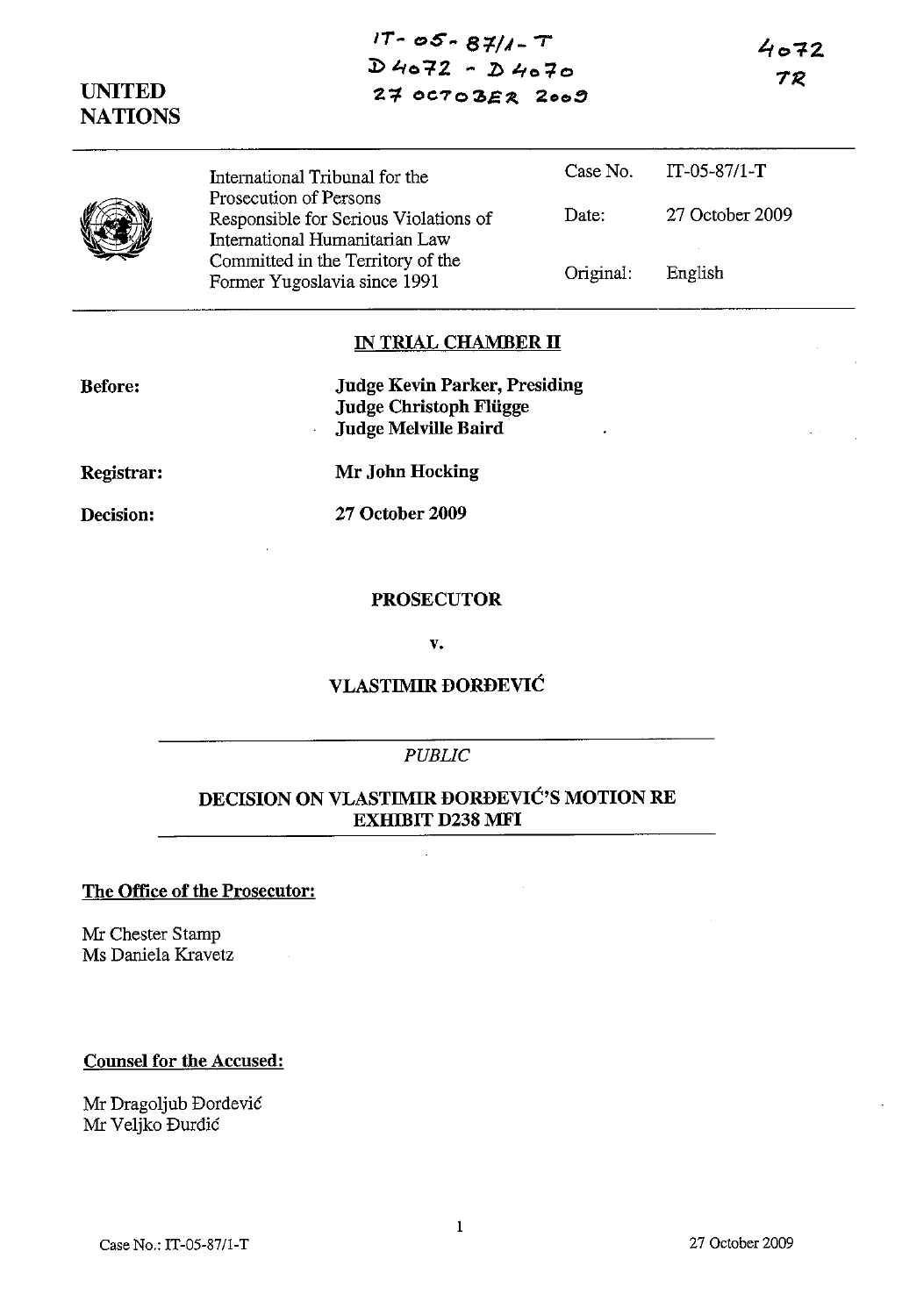**THIS TRIAL CHAMBER** ("Chamber") of the International Tribunal for the Prosecution of Persons Responsible for Serious Violations of International Humanitarian Law Committed in the Territory of the Former Yugoslavia since 1991 ("Tribunal"),

**NOTING** "Vlastimir Đorđević's Motion re Exhibit D238 MFI" filed by Counsel for Vlastimir Dordevic ("Defence") on 21 October 2009 ("Motion") whereby the Defence requests to use the English translation of a document marked for identification ("MFI") D238 which has been provided for the same document in the trial of *Prosecutor* v *Militunovic et al* (Case No IT-05-87-T) *("Milutinovic* case") and moves for the admission of MFI D238 (Annex C to the Motion) as an exhibit;

**NOTING** the Defence submission that CLSS had indicated to the Defence that MFI D238 could not be translated because of the poor quality of the document and, further, that the same document has been admitted into evidence with an English translation in the *Milutinovic case;* in which parts of the text are untranslated and marked as "illegible" in the document;

**NOTING** that the Office of the Prosecutor ("Prosecution") informed the Chamber that it does not oppose the motion and that it does not intend to file a response;

**CONSIDERING** that the Chamber has already determined that the proposed document is relevant and probative and, therefore, meets the requirements of Rule 89(C) of the Rules of Procedure and Evidence ("Rules");